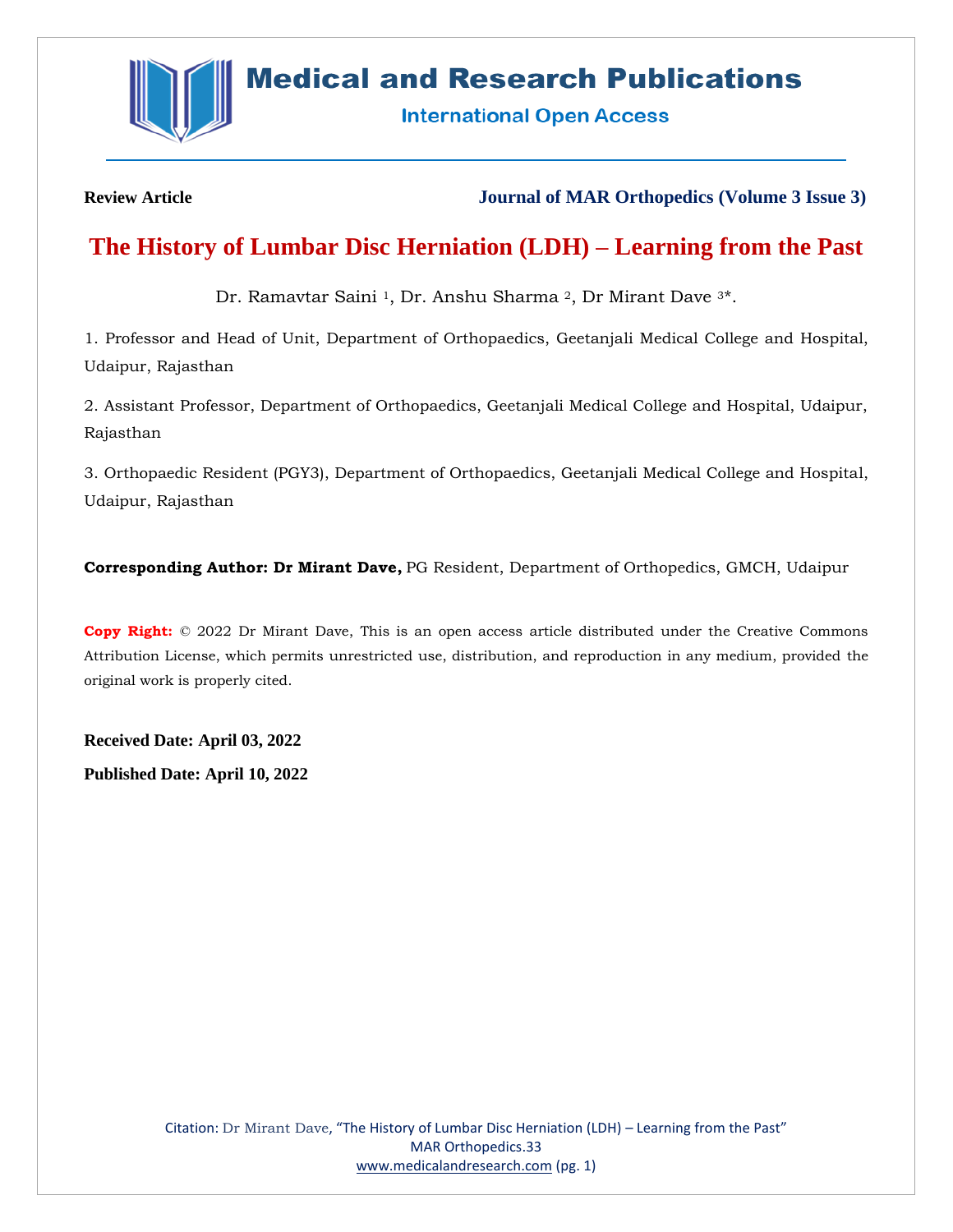#### **Introduction**

Lumbar Disc Herniation (LDH) has been a cause of pain and disability from ancient times. This condition has been given many names in the Indian, German, British and various other texts.

Diagnosis of this condition has been a challenge and treatment has evolved from witch craft to endoscopic or minimally invasive surgery.

Learning from the past and reaping the benefits of the ancient texts and research papers, medical professionals can avoid making the same mistakes and evolve with the technological advances.

#### **Early History of Lumbar Disc Herniation**

In ancient times, evil forces like the German witches and the British elf's arrow were attributed to be the cause of lower back pain.<sup>1</sup>

The ancient Hebrews believed God touches Jacob's hip which caused sciatica. Many descriptions on sciatica have been found in Indian medical texts. There is a description of marmas, discrete areas in the body where bones, muscles, joints come together. Kakundram marma is the region of lumbar and sacrum, when injured leads to lower extremity numbness or paralysis.<sup>2</sup>

The ancient Greeks and Egyptians also described a relationship between spine injury and lower extremity symptoms.<sup>3</sup>

Hippocrates wrote about the relationship between antalgic gait, sciatica and claudication. He prescribed massage, heat, rest, diet changes and music for treatment.<sup>4</sup>

Galen in the second century described many spinal pathoanatomic treatise.<sup>5</sup>

Caelius Aurelianus in fourth century wrote plate depictions of the spine and intervertebral disc spaces.6 He described sciatica was caused by ''a sudden jerk or movement during exercise, unaccustomed digging in the ground, lifting a heavy object from a low place, lying on the ground, a sudden shock, a fall, or continuous and immoderate sexual intercourse.'' According to him, treatment was bedrest, massage, passive ROM and heat.

Paulus of Aegina first advised spine surgery in the seventh century, mainly for trauma.<sup>7</sup>

He described pain radiating to buttock and groin to the knee and to extremities. He also described bed rest as the primary management for most of the suffers.

Turkish physician Sabuncuoglu treated sciatica with cauterization in his early accounts. After the fall of Roman empire, in the 15th century, Turkish and Arabic medical literature on sciatica came into limelight.8

> Citation: Dr Mirant Dave, "The History of Lumbar Disc Herniation (LDH) – Learning from the Past" MAR Orthopedics.3.3 [www.medicalandresearch.com](http://www.medicalandresearch.com/) (pg. 2)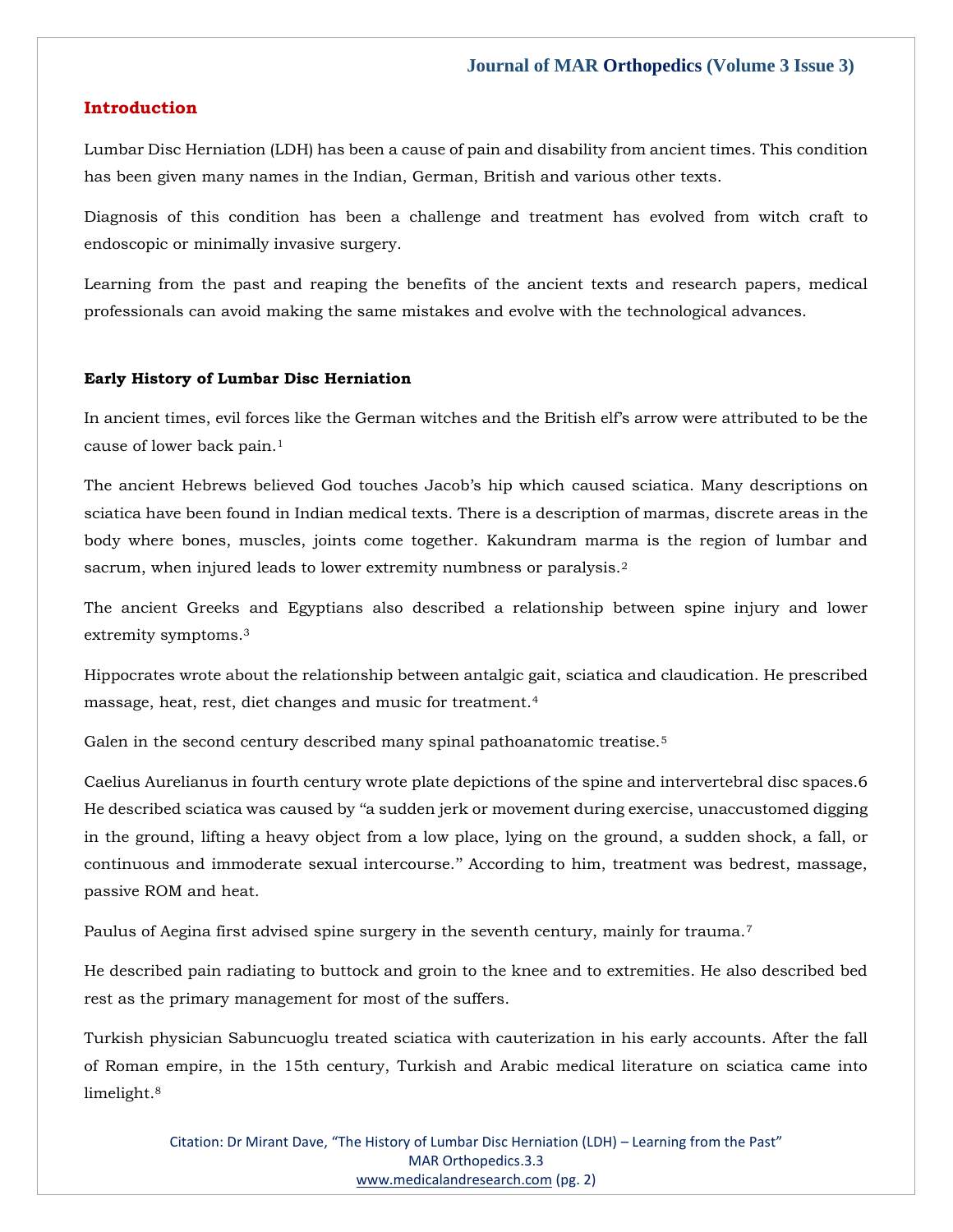De Ischiade Nervos Commentarius, Domenico Contugno described radicular pain as pain arising from sciatic nerve. Radicular pain was known as Cotugno's disease for many years.<sup>9</sup>

Virchow in 1857 described disc pathology in the form of ruptured disc, known as Virchow's Tumor during his time.<sup>10</sup>

Luschka in 1858 described disc ruptures, but didn't relate them to symptoms of patients.<sup>11</sup>

Ernest Lasegue in 1864 described close association between lower back pain and radiating pain. He described the Straight Leg Raise (SLR), also known as Lasegue's Maneuver.<sup>12</sup>

Lister's work on antisepsis gave a new edge to safety in surgery. Wlliam MacEwen and Victor Horsley in 1887 are known to have performed the first lumbar laminectomy.<sup>13</sup>

Fedor Krause in 1908 performed the first discectomy at Berlin, following advice of Oppenheim, Neuropathologist.14 The tissue was mistaken as an enchondroma.<sup>15</sup>

Kocher in 1896 described L1-L2 disc displacement in post-mortem findings a man who had fallen from height.<sup>16</sup>

#### **Lumbar Disc Herniation in the 20th Century**

Alfred Taylor in 1909 performed the first unilateral laminectomy. He is also credited with the first extradural discectomy.<sup>17</sup>

Goldthwait and Osggod in 1911 described disc pathology as the cause of lower limb pain and paresis. Surgery on the same patient gave relief of symptoms, which confirmed their findings.<sup>18</sup>

German pathologist, Schmorl in 1920s studied 10,000 spines. He gave descriptions of disc material in the canal and vertebral body. The term herniation became popular from his descriptions.<sup>19</sup> Schmorl's Node is a term used even today for focal herniation of disc material in the Vertebral Body (VB) due to endplate injury.

In the European countries, terms like disc retropulsion, collapse and rupture were commonly used.<sup>20</sup>

American neurosurgeon, Walter Dandy reported cases of lumbar spine surgery for leg pain.<sup>21</sup> By 1940s, the term herniation was used to describe disc related displaced elements.<sup>22</sup>

NASS Nomenclature and Classification of Disc pathology provide a monography where they recommend using the term LDH.<sup>23</sup>

Mixter, a neurosurgeon and Barr, an Orthopaedic surgeon, in 1932, carried out surgery for a patient with a preoperative diagnosis of "intervertebral disc rupture".24 The patient was 28 years old, with classic signs of nerve root compression, with positive SLRT and an absent ankle reflex. An L2 to S1

> Citation: Dr Mirant Dave, "The History of Lumbar Disc Herniation (LDH) – Learning from the Past" MAR Orthopedics.3.3 [www.medicalandresearch.com](http://www.medicalandresearch.com/) (pg. 3)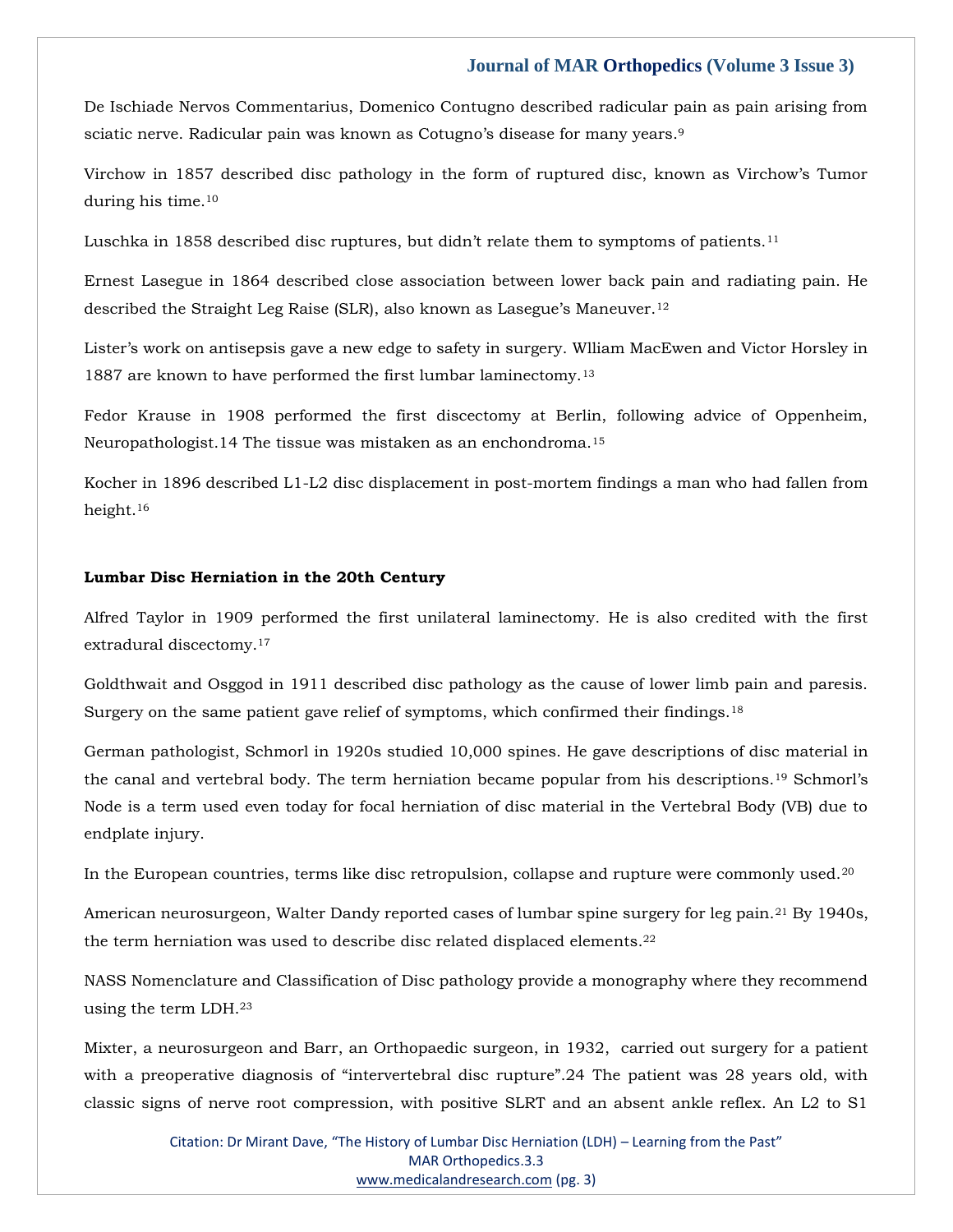laminectomy was performed. Barr rejected the older theory of tumor, enchondroma. His pathologist confirmed the same.<sup>25</sup>

Mixter and Barr in 1934 presented a correlation of disc prolapse and clinical symptoms resulting from nerve and cord compression. They advised a surgical approach. They used a pituitary ronguer to enter the disc space.26 Later Barr presented a 35 patient series showing pre-existing degeneration as a factor for herniation.<sup>27</sup>

Love in 1938 described intralaminar approach for discectomy. Recurrent herniation was described for the first time.<sup>28</sup>

By 1960s, surgical removal of discs which were herniated became rapidly popular. Casper in 1977 presented good results in 102 patients who had undergone discectomy.<sup>29</sup>

Hoppenfeld in 1977 described lumbar disc radicular signs and symptoms in detail in his book on Spine Neurology.<sup>30</sup>

By mid 1980s many studies aimed at better identifying the clinical signs of surgically treated radiculopathy.

Weber and Hakelius in 1980 described the natural history of patients with LDH in their seminar papers. Both studies compared outcomes of surgical and conservative management of patients. Weber showed earlier relief in surgical group of patients. Hekelius described no difference in the two groups. $^{31,32}$ 

John McCulloch in 1996 wrote long term results of surgical management were slightly better than conservative treatment. He is known to be the pioneer of microdiscectomy.<sup>33</sup>

Pstacchini et al. in 2011 described phagocytosis of the disc material by macrophages in histochemical evaluation.<sup>34</sup>

Wegner et al. in 2013 presented a review on traction for spine ailments. The concluded that traction has low to moderate quality of evidence for patients with LBP with sciatica.<sup>35</sup>

#### **Patient Evaluation – Evolution of imaging**

The evolution of patients through the last 100 years has been substantial. Clinical history and physical examination was the mainstay for a generation of medical professionals. Advances in imaging techniques have impacted the understanding of intervertebral disc herniation natural history, pathoanatomy, and management.

Rontgen in 1896 reported the use of medical imaging for the first time. He initially obtained only Anteroposterior views.36

> Citation: Dr Mirant Dave, "The History of Lumbar Disc Herniation (LDH) – Learning from the Past" MAR Orthopedics.3.3 [www.medicalandresearch.com](http://www.medicalandresearch.com/) (pg. 4)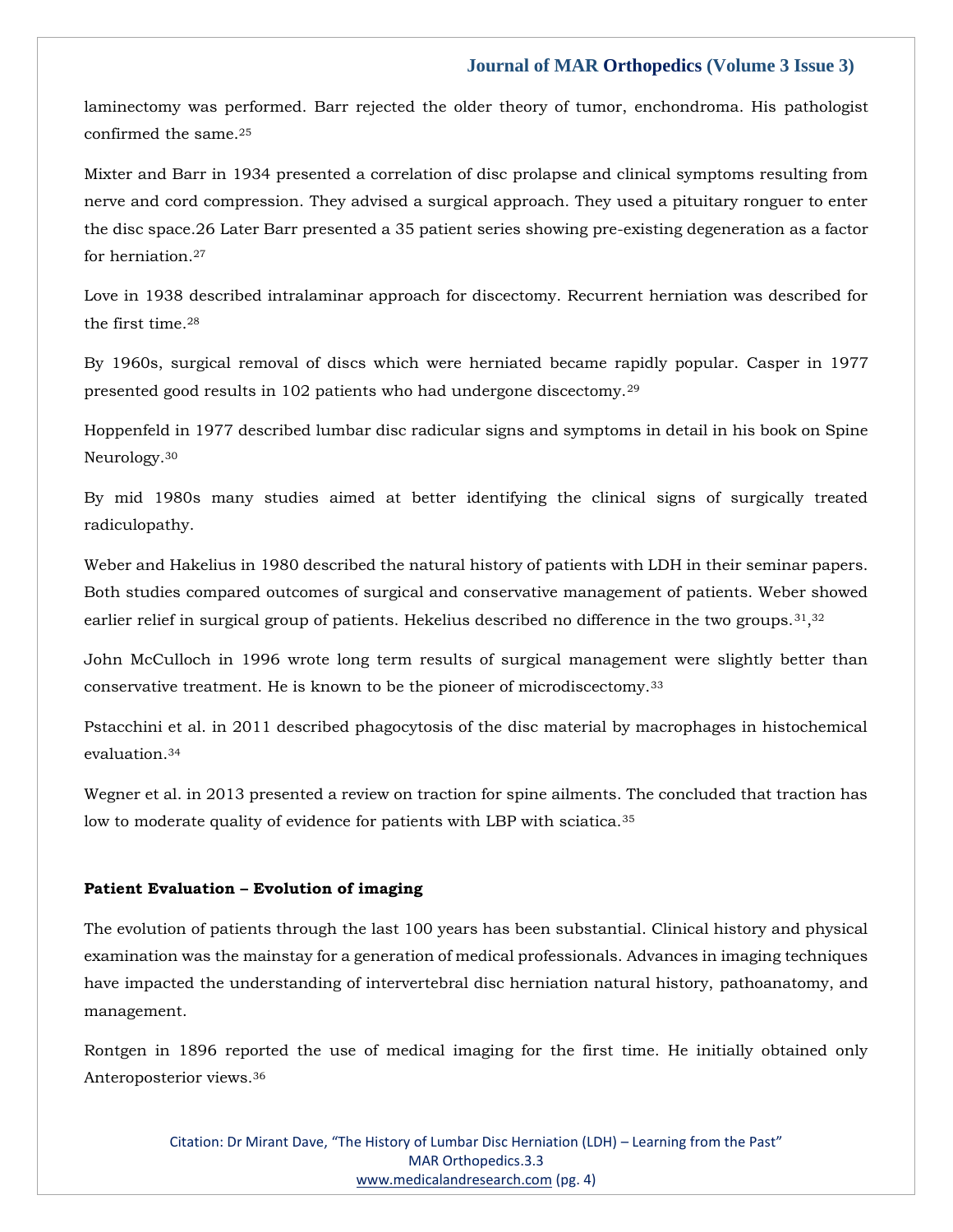Davis in 1925 obtained the first lateral view. Plain radiographs were not diagnostic for neurocompressive pathology in LDH. Sicard and Forestier in 1928 introduced myelography with lipidiol.<sup>37</sup> For the next three decades, this technique was used for diagnostic purposes.

Myelography with an improved hydrosoluble contrast became popular.<sup>38</sup>

Salenius in 1977 described the corelation between myelography and intraoperative findings.<sup>39</sup>

Hounsfield and Ambrose in 1980s worked on Computerized axial tomography (CT) and improved resolution of neurocompressive pathologies with myelography.40 These advances allowed preoperative classification of direction and degree of disc pathologies.

Clinically introduced in 1990s, Magnetic Resonance Imaging (MRI) offered a major advancement in evaluation of LDH. Being a non-invasive procedure without ionizing radiations, MRI allowed accurate evaluation of the condition. Some disc herniations were described as decreasing in size with natural history, some migrating and calcifying, while others symptomatic and causing significant morbidities. MRI became sensitive enough to conclude "absence of a clear cut pathology on MRI is a contraindication to surgery".<sup>41</sup>

On the other hand, surgeon's started observing asymptomatic disc pathologies. They realized "observation of a herniation on MRI does not necessitate symptoms associated to the same level".42 The advent of contrast MRI added to the diagnostic value of the modality.<sup>43</sup>

Frymoyer et al. in 1992 concluded that disc degeneration is a result of degradation and remodelling of disc and vertebrae in response to physical load and vibration of a lifetime. He enlisted age, occupation, gender, smoking and vehicular vibration as factors contributing to disc degeneration.<sup>1</sup>

Devo et al. in 1994 described MRI as a terrific test or tar baby. He concluded that strong reliance on imaging when indicated, proper use of terminologies and recognising normal clinical findings contribute to accurate diagnosis.<sup>44</sup>

Jensen et al in 1994 did a study on people without back pain with MRI. They concluded many people without back pain have disk protrusions or bulges, but not extrusions. They summarized, discovery of bulges or protrusions in MRI may frequently be incidental findings.<sup>45</sup>

Michel Benoist in 2002 did a study on natural history LDH. The clinical course was found to be related to the efficacy of conservative treatment. Clinical and pathomorphological evaluation with MRI and clinical examination is necessary for accurate diagnosis.<sup>46</sup>

Battie et al., in 2004, concluded that genetic factors play an essential role in disc degeneration. Environmental factors play a minor role in lumbar disc pathologies. They also reviewed the literature for MRI findings associated with disc degeneration in asymptomatic and symptomatic individuals. They found varied results, for both groups, due to variation in definitions of degeneration of discs.2

> Citation: Dr Mirant Dave, "The History of Lumbar Disc Herniation (LDH) – Learning from the Past" MAR Orthopedics.3.3 [www.medicalandresearch.com](http://www.medicalandresearch.com/) (pg. 5)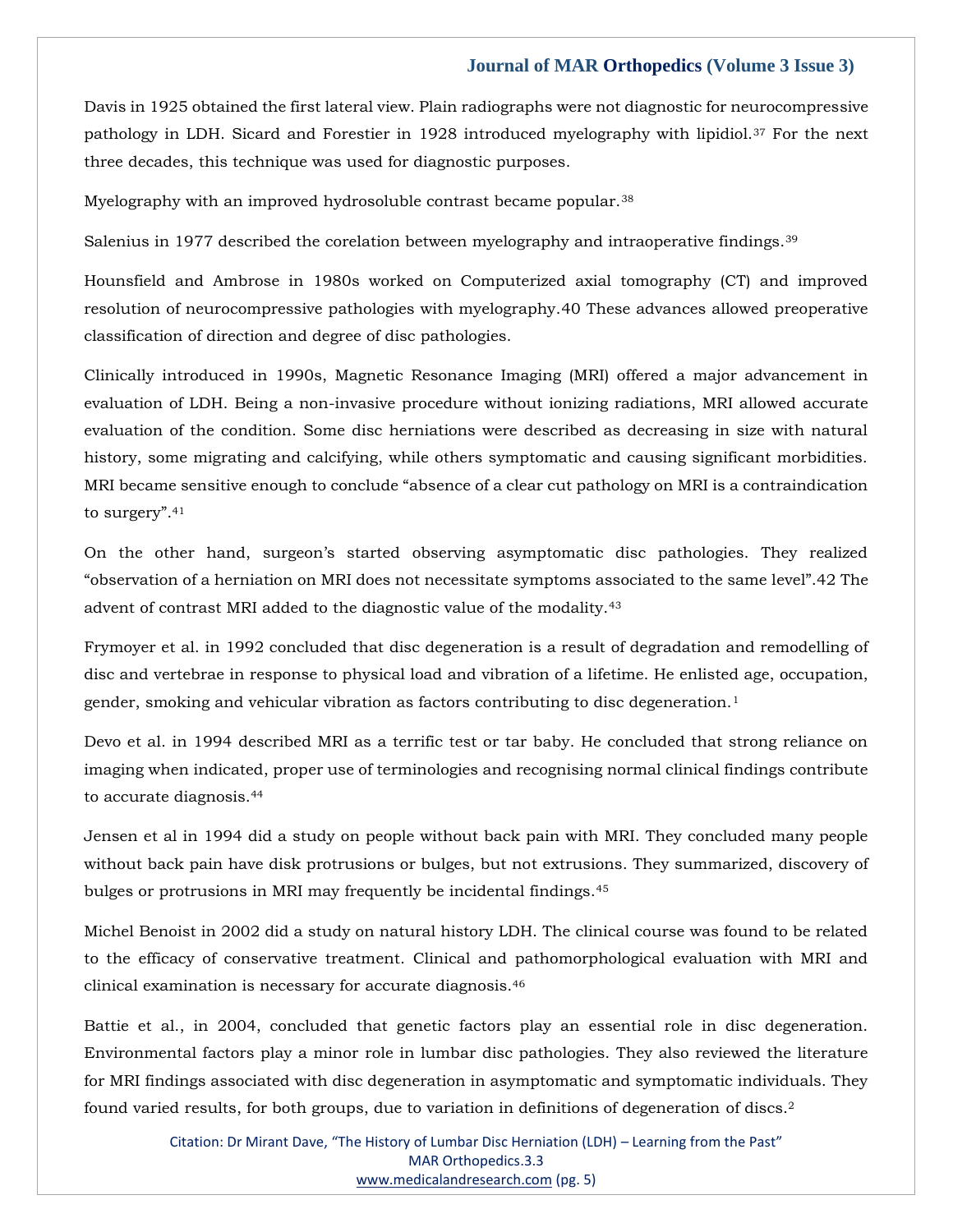Javid Majlesi et al in 2008 conducted a study on sensitivity of SLR test. The results suggested 89% specificity and 52% sensitivity of SLR test. They concluded that SLR test is helpful to identify patients with herniations with root compression requiring surgery.<sup>47</sup>

Windt et al. in 2010 conducted a study on physical examination for lumbar radiculopathy due to disc herniation. They observed poor diagnostic value of physical examination and suggested imaging combined with clinical evaluation for the management of lumbar disc hernation.48

Younis et al. in 2011 studied the correlation between MRI and clinical findings. They concluded that patients with multi-level involvement LDH had associated lower limb symptoms. Mild disc bulge patients correlated poorly with clinical findings.<sup>49</sup>

Bogduk et al. in 2013 concluded that false positive results in diagnosis of discogenic pain can be achieved by strict operational criteria.<sup>50</sup>

Sangani et al. in 2014 researched on the correlation between MRI in low back pain and patient's daily travel time and mode. They summarized reliable association of findings with respect to travel time and mode. More than 2 hours of travel time and two wheeler vehicles correlated more with lower back pain and lumbar disc pathology.<sup>51</sup>

Yiping Li et al. in 2015 presented the importance of correlation of imaging findings with clinical presenatation. He specifically commented on the term "disc bulges" as the source of confusion among practitioners. He suggested for additional research on the clinical applications of various nomenclatures.<sup>52</sup>

Rai et al. in 2016 presented a study of MRI findings in chronic lower back pain patients. They concluded that significant correlation was found between MRI and clinical findings in majority of the patients. A few patients had poor correlation.<sup>53</sup>

Thapa et al. in 2016 studied the correlation between clinical features and MRI in lumbar disc prolapse. They concluded there is fair correlation, and all imaging abnormalities don't have clinical significance.<sup>54</sup>

Ekedahl et al. in 2017 investigated accuracy of clinical test in detecting disc herniations and compression in lumbar radiculopathy. They summarized clinical assessment as lacking diagnostic accuracy.<sup>55</sup>

Svanbergsson et al. in 2017 presented the usability of MRI for diagnosis in low back pain. They summarized that MRI and clinical results correlate poorly, with doctor's through knowledge being more important for diagnosis.<sup>56</sup>

Long Xiao et al. in 2017 analysed correlation between vertebral endplate change and lumbar DDD. They concluded that degree of disc degeneration and modic changes can correlate with lumbar disc degeneration.57

> Citation: Dr Mirant Dave, "The History of Lumbar Disc Herniation (LDH) – Learning from the Past" MAR Orthopedics.3.3 [www.medicalandresearch.com](http://www.medicalandresearch.com/) (pg. 6)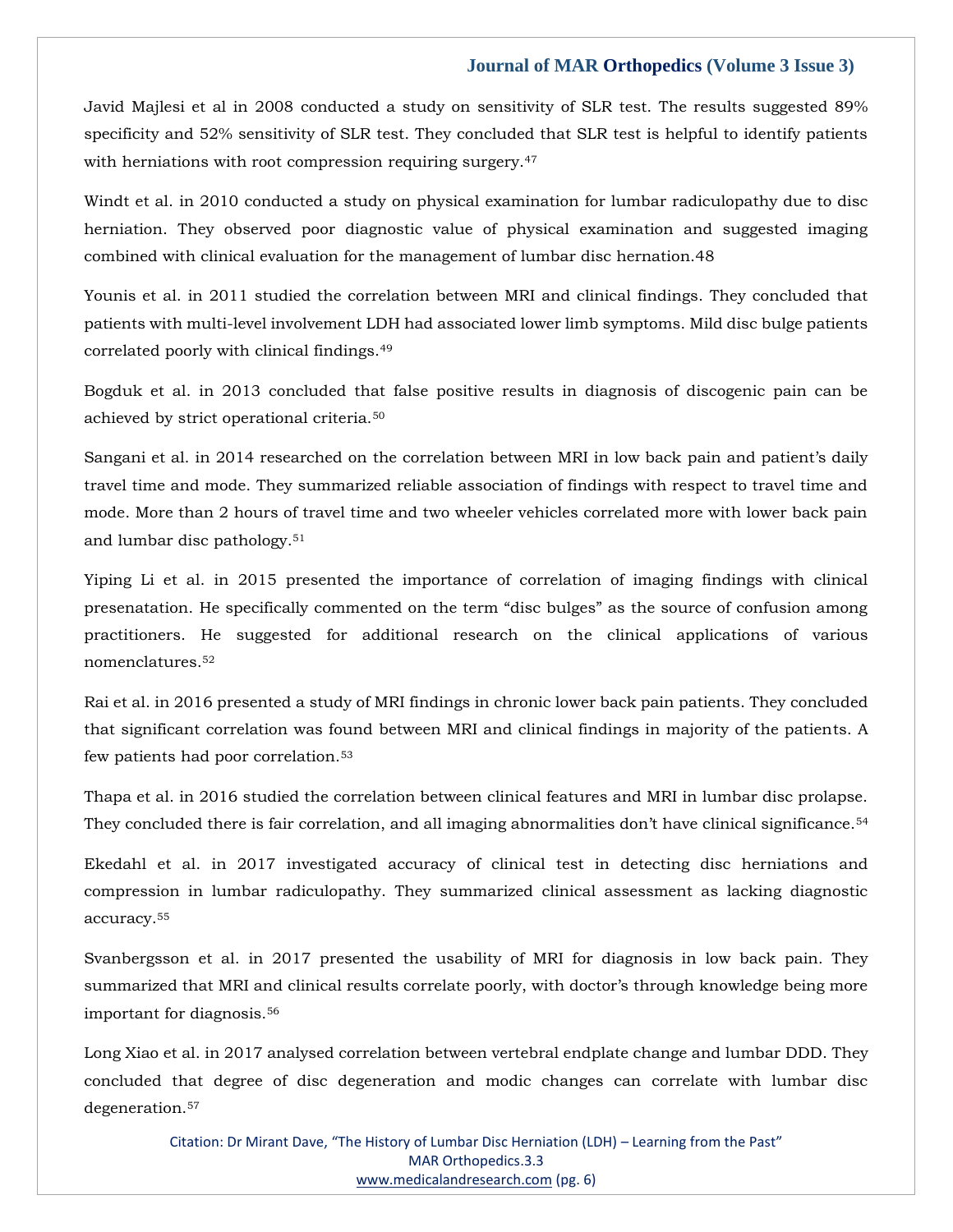Korse et al. in 2017 did a study on lumbar spinal canal in patients with herniated discs. They concluded that spinal canal diameter in patients with LDH associated with or without cauda equina syndrome (CED) would determine the course of management.<sup>58</sup>

Zi-Xuan Wang et al. in 2018 presented a study on T2 weighted MRI showing lumbar disc high-intensity zone (HIZ). They demonstrated the presence of HIZ on MRI associated with high body weight, aging, and lower back pain. They indicated these findings as a part of natural history and not an actual source of lower back pain.<sup>59</sup>

Raudner et al. in 2019 studied the clinical outcomes using Quantitative MRI. They suggested Quantitative T2 mapping serves as a noninvasive, clinically feasible biomarker to indicate disks at risk for herniation, which correlate with clinical outcomes.<sup>60</sup>

Zheng et al. in 2021 studied the clinical value of MRI for LDH. They concluded that MRI has high sensitivity and correlation between various clinical signs and MRI is important. They focused on the facet joint angle along with the lumbar disc herniation in management of the patients. MRI is a valuable tool in the assessment of the posterior elements.<sup>61</sup>

# **Conclusion**

History helps us avoid incorrect pathways taken by our ancestors. It helps us learn from their mistakes and move forward in our quest to finding the answers.

Lumbar Disc Herniation (LDH) has a natural history which evolves from simple bulge to a complicated sequestration. Knowing the natural history and the various methods of treatments from our ancestors, saves us from repeating mistakes, and impart proper treatment to the patients.

Diagnosing the condition has evolved from clinical only, to myelography to MRI and various other modalities. Evolving with technology is the key to better management of this condition.

#### **References**

1. Sigerist H. A History of Medicine. London, UK: Luzac; 1934.

2. Kutumbiah P. Ancient Indian Medicine. Calcutta: Orient Longmans; 1962

3. Sonntag V. History of degenerative and traumatic disease of the spine. In: Samuel H, Greenblatt T, Forcht D, Epstein M, eds. A History of Neurosurgery: In Its Scientific and Professional Contexts. Park Ridge, IL, USA: American Association of Neu- rological Surgeons; 1997.

> Citation: Dr Mirant Dave, "The History of Lumbar Disc Herniation (LDH) – Learning from the Past" MAR Orthopedics.3.3 [www.medicalandresearch.com](http://www.medicalandresearch.com/) (pg. 7)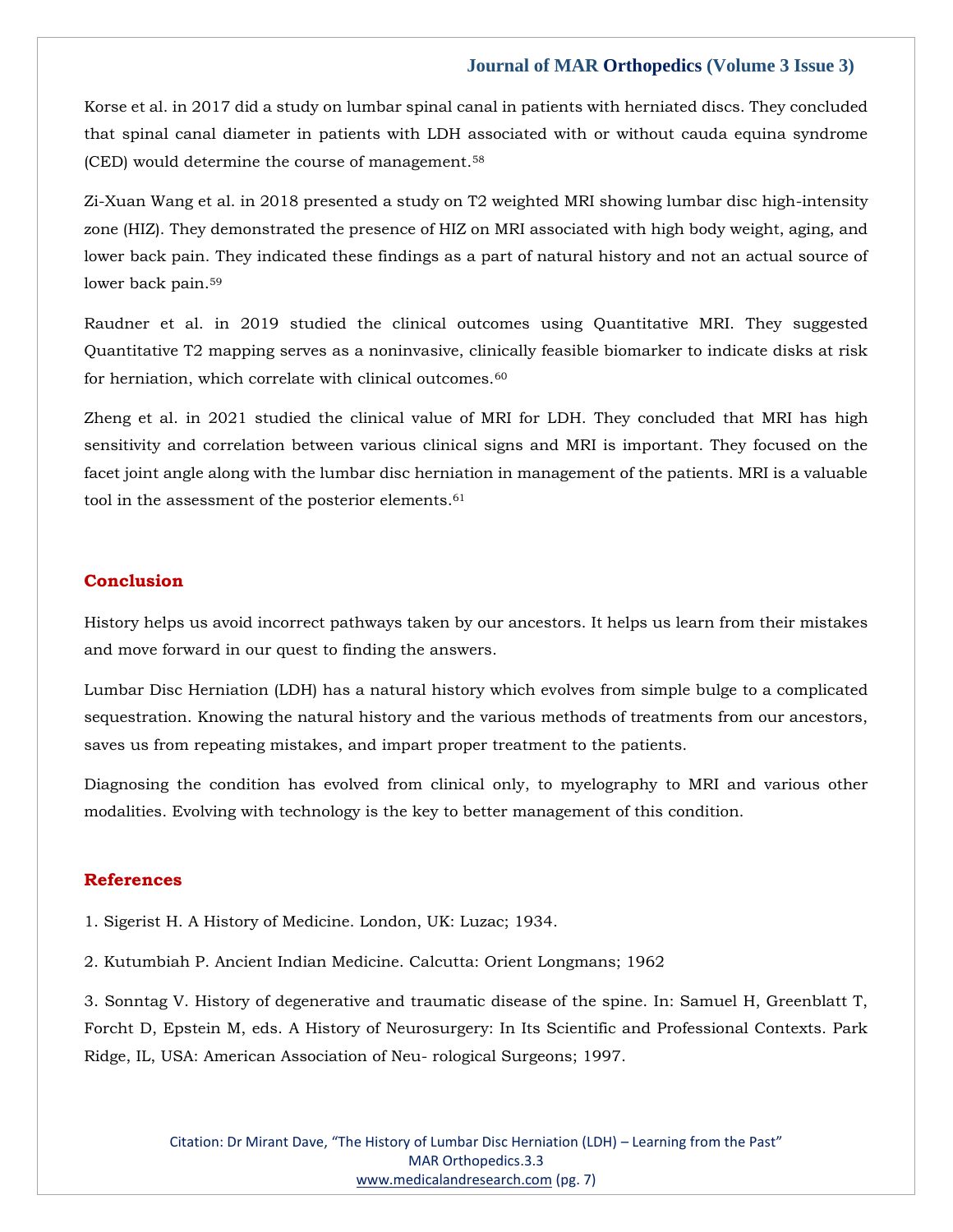4. Marketos SG, Skiadas P. Hippocrates. The father of spine sur- gery. Spine (Phila Pa 1976). 1999;24:1381–1387.

5. Marketos SG, Skiadas PK. Galen: a pioneer of spine research. Spine (Phila Pa 1976). 1999;24:2358– 2362.

6. Castro I, Santos DP, Christoph Dde H, Landeiro JA. The history of spinal surgery for disc disease: an illustrated timeline. Arq Neuropsiquiatr. 2005;63:701–706

7. Chedid KJ, Chedid MK. The 'tract' of history in the treatment of lumbar degenerative disc disease. Neurosurg Focus. 2004;16:E7.

8. Weishaupt D, Zanetti M, Hodler J, et al. Painful lumbar disk de- rangement: relevance of endplate abnormalities at MR imaging. Radiology 2001;218(2):420–427

9. Cotugno D. The Ischial Nerve. Naples, Italy: Fratres Simonios; 1764

10. Robinson JS. Sciatica and the lumbar disk syndrome: a historic perspective. South Med J. 1983;76:232–238

11. Luschka H, ed. The Half Joints of the Human Body. Berlin, Germany: Deutche Ned Wochenschrift; 1858.

12. Rajasekaran S, Babu JN, Arun R, Armstrong BR, Shetty AP, Murugan S. ISSLS Prize Winner. A study of diffusion in human lumbar discs: a serial magnetic resonance imaging study documenting the influ- ence of the endplate on diffusion in normal and degenerate discs. Spine 2004;29(23):2654–2667

13. Alemo S, Sayadipour A. Sources and patterns of pain in lumbar disc disease: revisiting Francis Murphey's theory. Acta Neuro- chir (Wien). 2010;152:1555–1558.

14. Atlas SJ, Deyo RA, Keller RB, Chapin AM, Patrick DL, Long JM, Singer DE. The Maine Lumbar Spine Study, Part II. 1-year outcomes of surgical and nonsurgical management of sciatica. Spine (Phila Pa 1976). 1996;21:1777–1786

15. Oppenheim H, Krause F. About the entrapment or strangulation of the cauda equina. Dtsch Med Wochenschr. 1909;35:697–700.

16. Kocher T. Spinal injuries described relative to the physiology of the human spinal cord. Mitt Grenzgeb Med Chir. 1896:415–480.

17. Patwardhan RV, Hadley MN. History of surgery for ruptured disk. Neurosurg Clin N Am. 2001;12:173–179, x.

18. Goldthwait J, Osgood R. A consideration of the pelvic articulations from an anatomical, pathological and clinical standpoint. Boston Med Surg J. 1905;152:365–372.

> Citation: Dr Mirant Dave, "The History of Lumbar Disc Herniation (LDH) – Learning from the Past" MAR Orthopedics.3.3 [www.medicalandresearch.com](http://www.medicalandresearch.com/) (pg. 8)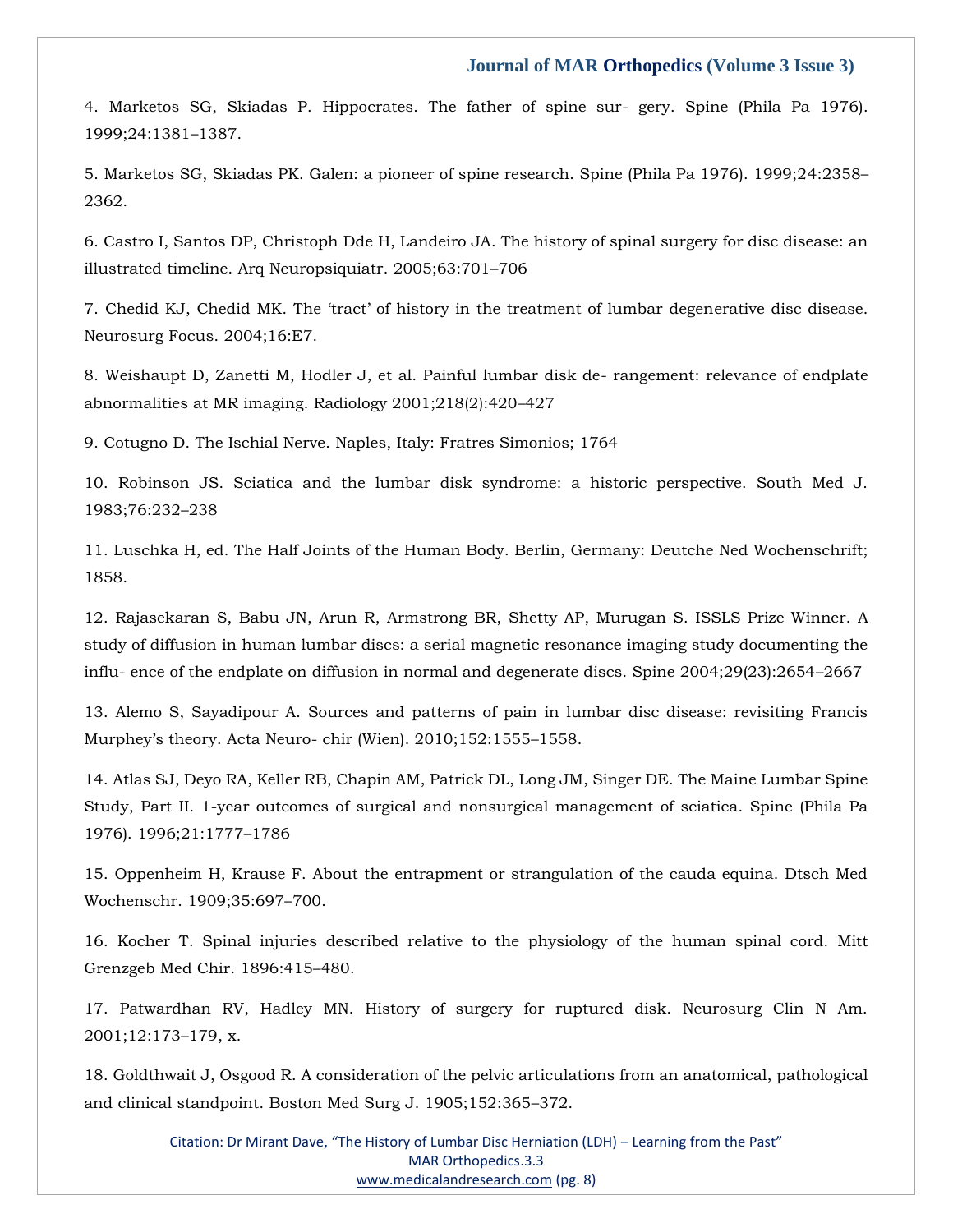19. Schmorl G, Junghanns H. The Human Spine in Health and Disease: Anatomicopathologic Studies. 1st American ed. New York, NY, USA: Grune & Stratton; 1959.

20. Padua R. The history of the diagnosis and treatment of lumbar sciatic disc herniation. Chir Organi Mov. 1999;84:367–373.

21. Dandy W. Loose cartilage from intervertebral disk simulating tumor of the spinal cord. Arch Surg. 1929;19:660–672.

22. Brock M, Patt S, Mayer HM. The form and structure of the extruded disc. Spine (Phila Pa 1976). 1992;17:1457–1461

23. Fardon DF, Williams AL, Dohring EJ, Murtagh FR, Gabriel Rothman SL, Sze G. Lumbar disc nomenclature: version 2.0. Spine (Phila Pa 1976). 2013 Aug 21

24. Mixter W, Barr J. Rupture of the intervertebral disc with involvement of the spinal canal. N Engl J Med. 1934;211: 210–215

25. Schoenfeld AJ. Historical contributions from the Harvard system to adult spine surgery. Spine (Phila Pa 1976). 2011;36:E1477–1484.

26. Alexander E Jr. Lumbar disk lesions in retrospect and prospect. Surg Neurol. 1992;38:315–317

27. Barr JS. Ruptured intervertebral disc and sciatic pain. J Bone Joint Surg Am. 1947;29:429–437

28. Love J. Removal of protruded intervertebral disc without laminectomy. Proc Staff Meet Mayo Clin. 1939;14:800–805

29. Caspar W. A new surgical procedure for lumbar disc herniation causing less tissue damage through a microsurgical approach. Adv Neurosurg. 1977;4:74–80

30. Hoppenfeld S. Orthopaedic Neurology: a diagnostic guide to neurologic levels. Lippincott Williams & Wilkins; 1977

31. Hakelius A. Prognosis in sciatica. A clinical follow-up of surgical and non-surgical treatment. Acta Orthop Scand Suppl. 1970;129:1–76

32. Weber H. Lumbar disc herniation. A controlled, prospective study with ten years of observation. Spine (Phila Pa 1976). 1983;8:131–140

33. McCulloch JA. Focus issue on lumbar disc herniation: macro- and microdiscectomy. Spine (Phila Pa 1976). 1996;21(Sup- pl):45S–56S

34. Postacchini F, Postacchini R. Operative management of lumbar disc herniation: the evolution of knowledge and surgical techniques in the last century. Acta Neurochir Suppl. 2011;108: 17–21.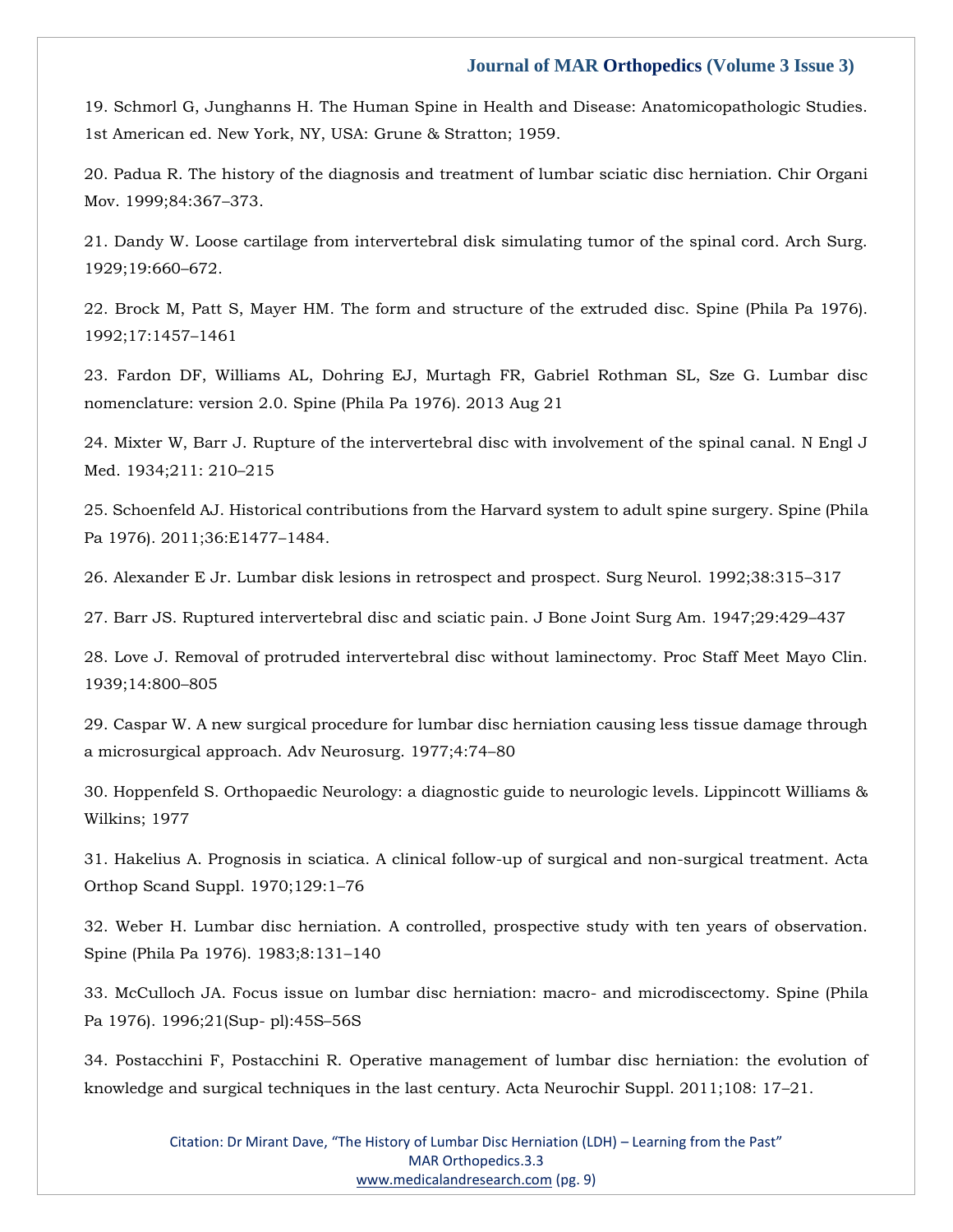35. Wegner I, Widyahening IS, van Tulder MW, Blomberg SEI, de Vet HCW, Brønfort G, Bouter LM, van der Heijden GJ. Traction for low-back pain with or without sciatica. Cochrane Database Syst Rev. 2013;8:CD003010

36. Schoenfeld AJ. Historical contributions from the Harvard system to adult spine surgery. Spine (Phila Pa 1976). 2011;36:E1477–1484

37. Sicard J, Forestier J. Diagnostic and Therapeutic Uses of Lipi- diol. Paris, France: Masson; 1928

38. Padua R. The history of the diagnosis and treatment of lumbar sciatic disc herniation. Chir Organi Mov. 1999;84:367–373

39. Salenius P, Laurent LE. Results of operative treatment of lumbar disc herniation. A survey of 886 patients. Acta Orthop Scand. 1977;48:630–634

40. Tan WS, Spigos DG, Khine N, Capek V. Computed air myelography of the lumbosacral spine. AJNR Am J Neuroradiol. 1983;4:609–610

41. McCulloch JA. Focus issue on lumbar disc herniation: macro- and microdiscectomy. Spine (Phila Pa 1976). 1996;21(Sup- pl):45S–56S.

42. Boden SD, Davis DO, Dina TS, Patronas NJ, Wiesel SW. Abnormal magnetic-resonance scans of the lumbar spine in asymptomatic subjects. A prospective investigation. J Bone Joint Surg Am. 1990;72:403–408

43. Tullberg T, Grane P, Rydberg J, Isacson J. Comparison of contrast-enhanced computed tomography and gadolinium- enhanced magnetic resonance imaging one year after lumbar discectomy. Spine (Phila Pa 1976). 1994;19:183–188

44. Deyo, R.A., 1994. Magnetic Resonance Imaging of the Lumbar Spine--Terrific Test or Tar Baby?

45. Jensen MC, Brant-Zawadzki MN, Obuchowski N, Modic MT, Malkasian D, Ross JS. Magnetic resonance imaging of the lumbar spine in people without back pain. N Engl J Med. 1994 Jul 14;331(2):69-73

46. Benoist M. The natural history of lumbar disc herniation and radiculopathy. Joint Bone Spine. 2002 Mar;69(2):155-60

47. Majlesi J, Togay H, Unalan H, Toprak S. The sensitivity and specificity of the Slump and the Straight Leg Raising tests in patients with lumbar disc herniation. J Clin Rheumatol. 2008 Apr;14(2):87-91

48. van der Windt DA, Simons E, Riphagen II, Ammendolia C, Verhagen AP, Laslett M, Devillé W, Deyo RA, Bouter LM, de Vet HC, Aertgeerts B. Physical examination for lumbar radiculopathy due to disc herniation in patients with low-back pain. Cochrane Database Syst Rev. 2010 Feb 17

> Citation: Dr Mirant Dave, "The History of Lumbar Disc Herniation (LDH) – Learning from the Past" MAR Orthopedics.3.3 [www.medicalandresearch.com](http://www.medicalandresearch.com/) (pg. 10)